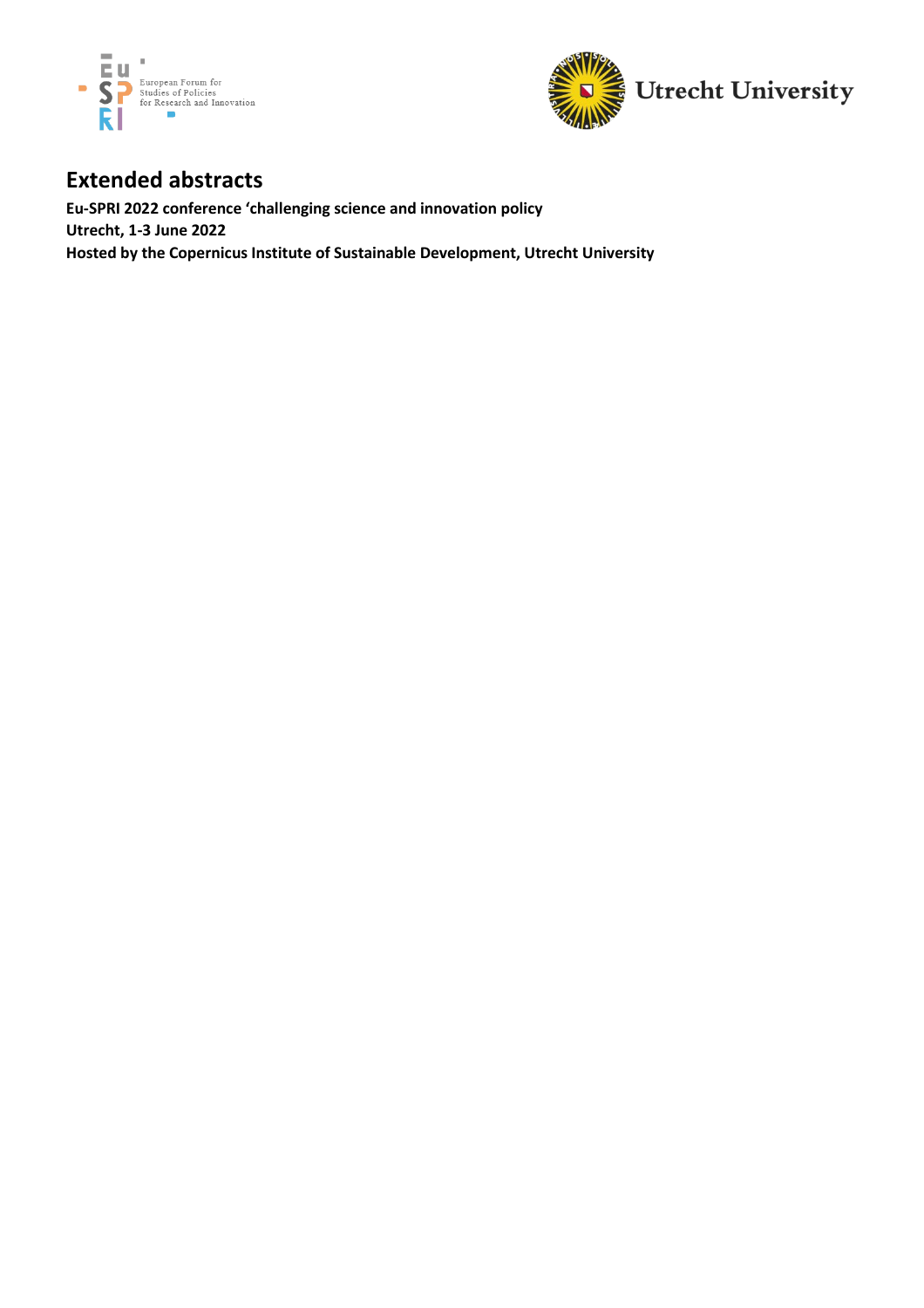Riina Bhatia (Technical Research Centre of Finland), Nina Rilla (VTT Technical Research Centre of Finland), Giovanna Sanchez Nieminen (VTT Technical Research Centre of Finland), Maria Merisalo (VTT Technical Research Centre of Finland) and Tuisku Salonen (VTT Technical Research Centre of Finland). *From persisting gender inequality to inclusion in research and innovation content: challenging the gender equality norm in the STI fields.*

## **Abstract.** Introduction

During the last decade, innovation policy paradigm has changed to acknowledge societal challenges as a starting point for innovation. New solutions are required not only to create economic growth but also to solve vicious problems such as climate change or poverty (Diercks et al., 2019; Ghosh et al., 2021). Societal challenges are systemic by their nature, and thus, require extensive and diverse solutions. The science, technology and innovation (STI) fields play an important role in developing these solutions.

However, the literature shows that STI fields are rather exclusive than inclusive and that the fields are still dominated by a hegemonic masculine culture, which impacts research, development and innovation (R&D&I) content to be non-gender sensitive (Linberg and Schiffbaenker, 2013; Balachandra et al., 2019; Pecis, 2016; Cockburn and Ormrod, 1993; Wajcman, 2009). In fact, one of the key challenges for STI in responding and finding solutions to grand challenges is the fields' persisting gender inequality and restricted outlook on inclusiveness, which are reflected for example in lack of discussion or assessment of innovations' wider societal impacts (Sveiby et al., 2012).

There have been various attempts to improve gender sensitivity in research and innovation content in the past. However, traditionally, integration of gender dimension in R&D&I content has mainly been approached in terms of quantitative approaches, such as gender-balanced participation in research and innovation output, namely in publication output, publication impact, patent output and the difference between women and men researchers in funding success (Fältholm et al., 2010; She Figures, 2018). Yet, despite various gender equality interventions, women are still under-represented in innovation teams and scientific authorship. For example, international academic collaboration outside the EU (She Figures, 2021) and technology start-up scene in Europe (State of European Tech, 2021) are still male dominated. While there has been a very slight growth (0.5%) in the proportion of women inventors for all technology domains in the 2005-2018 period, majority of inventors' teams are still all male (She Figures, 2021).

Moreover, despite interventions aiming to increase women's participation in the STI fields, the research content itself remains gender insensitive. With this, and in line with the goals of transformative innovation policy, we argue that it is necessary to rethink the foundations of the current socio-technical systems and to evaluate whose knowledge is being taken into account, and whose knowledge matters in shaping the future solutions to tackle societal challenges (Harding, 2004; Haraway, 1988). Drawing from feminist critique of science, achieving social sustainability goals can be argued not to be possible without fundamental reordering of the current hegemonic masculine paradigm within the STI fields.

This means, that for the transformative innovation policy to be socially sustainable there is a need to move from quantitative gender equality to qualitative inclusivity to enable an inclusive research content. This argument lies on two premises. First, due to the historical construction of technology and masculinity as co-constitutive concepts, the underlying normative culture in STI fields is prone to promote gender inequality in work life as well as in research and innovation content (Connell, 1995; Carter and Kirkup, 1990; Cockburn and Ormrod, 1993; Cockburn, 1983). As such, the hegemonic masculine cultures and norms in STI are not inclusive and responsive to the society. Secondly, and related to the first point, gender equality approaches, especially those of the liberal feminist theory, do not fundamentally challenge existing foundations (e.g., norms and cultures) nor create conditions for inclusive knowledge production but merely aims to add women into the picture by quantitative measures (Fältholm et al., 2010; Petterson, 2007).

In this article, we explore the arguments and pathways for moving from quantitative gender equality towards qualitative inclusivity. In line with this, the article explores:

RQ: How to move from quantitative gender equality towards qualitative inclusivity in R&D&I contents?

Case description, data and methods

The study responds to the research question by exploring a co-development of practical solutions to increase inclusivity in different STI settings around the world. The solutions presented in the study are based on a series of six three-hour workshop conducted as part of the EU funded Horizon 2020 "Gender STI" project. Participants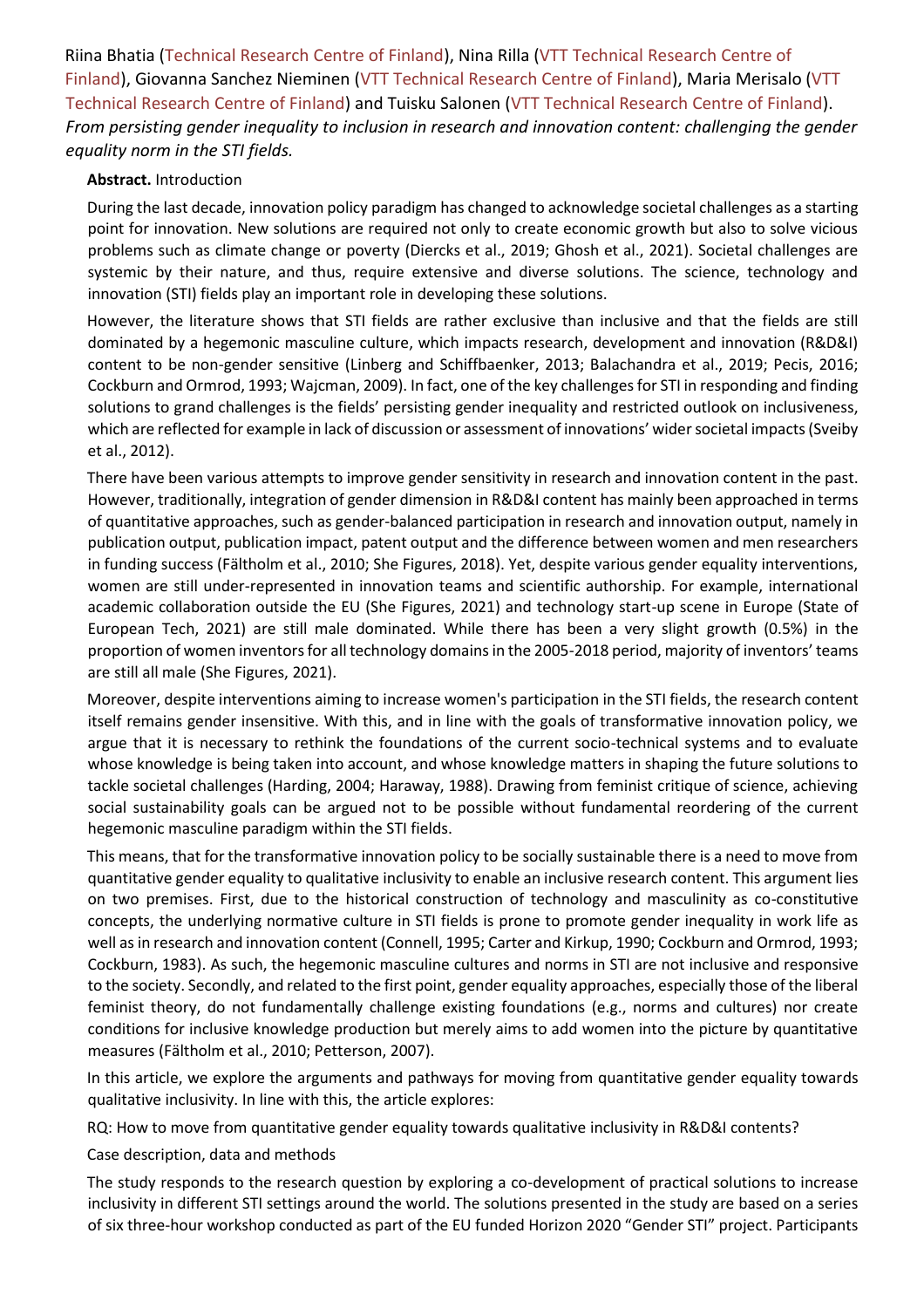in the workshops came from a variety of countries ranging from Global South to North. They were consortium members and external experts. We (the authors of the article) participated in the workshops as challenge owners, meaning that we steered the discussion in order to co-develop new solutions to enhance inclusion of gender content in research, development and innovation. We used a methodological combination of action research and norm criticism in order to find practical solutions (such as educational materials) to problems that have also theoretical relevance (Huovinen et al., 2007; Greenwood and Morten, 2006).

A norm critical approach enabled a critical reflection of how current hegemonic norms, cultures, everyday practices, and stereotypes increased or decreased integration of gender dimension in research and innovation content (Vinnova, 2018; Isaksson et al., 2017). While an innovation process perspective was applied to enable exploring gender equality at different stages of research and innovation, the work mostly focused on exploring avenues to integrate gender and improve inclusiveness in research and innovation content at research organizations and universities.

## Contributions

The study discusses the arguments and pathways about moving from quantitative gender equality towards qualitative inclusivity and finding solutions how STI field becomes more inclusive towards variety of knowledge and perspectives. This is important for enabling transformative innovation policy to better respond and find solutions to complex societal challenges. In line with this, the article explores qualitative inclusivity, rather than quantitative equality, as a pathway to enable including different perspectives, worldviews and ideas in research and innovation content. In other words, the article explores ways in which research and innovation content becomes more socially responsive to the society as a whole by shifting focus from merely fitting women in to the existing normative culture towards shaping inclusive culture in the STI fields.

## Sources:

Carter, R., and Kirkup, G. (1990). Women in professional engineering: The interaction of gendered structures and values. Feminist Review, 35(1), 92–101.

Cockburn, C. and Ormrod, S. (1993). Gender and technology in the making. London; Thousand Oaks, Calif: Sage, available at: http://www.loc.gov/catdir/enhancements/fy0656/93085147-t.html Connell,

R W. (1995). Masculinities. Cambridge, UK: Polity Press.

Diercks, G., Larsen, H., and Steward, F. (2019). Transformative innovation policy: Addressing variety in an emerging policy paradigm. Research Policy 48(4), 880-894.

Fältholm, Y., Abrahamsson, L., and Källhammer, E. (2010). Academic entrepreneurship: gendered discoursesand ghettos. Journal of Technology Management & Innovation, 5(1), 51–63.

Ghosh, B., Kivimaa, P., Ramirez, M., Schot, J., and Torrens, J. (2021). Transformative outcomes: assessing and reorienting experimentation with transformative innovation policy, Science and Public Policy, 48(5), 739–756, DOI: https://doi.org/10.1093/scipol/scab045

Greenwood, D.J. & Morten L. (2006). Introduction to Action Research: Social Research for Social Change. Thousand Oaks: SAGE.

Haraway, D. (1988). Situated Knowledges: The Science Question in Feminism and the Privilege of Partial Perspective, Feminist Studies, 14(3), 575–99, DOI: https://doi.org/10.2307/3178066

Huovinen, T., Tiihonen, A., Lautamatti, L., Kontinen, T., Klemola, U., Kiilakoski, T., . . . Syrjälä, L. (2007). Toiminnasta tietoon: Toimintatutkimuksen menetelmät ja lähestymistavat (2. tark. p.). Kansanvalistusseura.

Isaksson, A., Börjesson, E., Gunn, M., Andersson, C., and Ehrnberger, K. (2017). Norm Critical Design and Ethnography: Possibilities, Objectives and Stakeholders. Sociological Research Online, 22(4), 232–252. DOI: https://doi.org/10.1177/1360780417743168

Pecis, L. (2016). Doing and undoing gender in innovation: Femininities and masculinities in innovation processes. Human Relations, 69(11), 2117–2140. DOI: https://doi.org/10.1177/0018726716634445

Pettersson, K. (2007). Men and male as the norm? A gender perspective on innovation policies in Denmark, Finland and Sweden. Stockholm: Nordregio

SHE Figures. (2021). She Figures: Gender in Research and Innovation Statistics and Indicators. Brussels: European Commission. Available at: https://op.europa.eu/en/web/eu-law-and-publications/publicationdetail//publication/67d5a207-4da1-11ec-91ac-01aa75ed71a1. (europa.eu) (Accessed 10 February 2022).